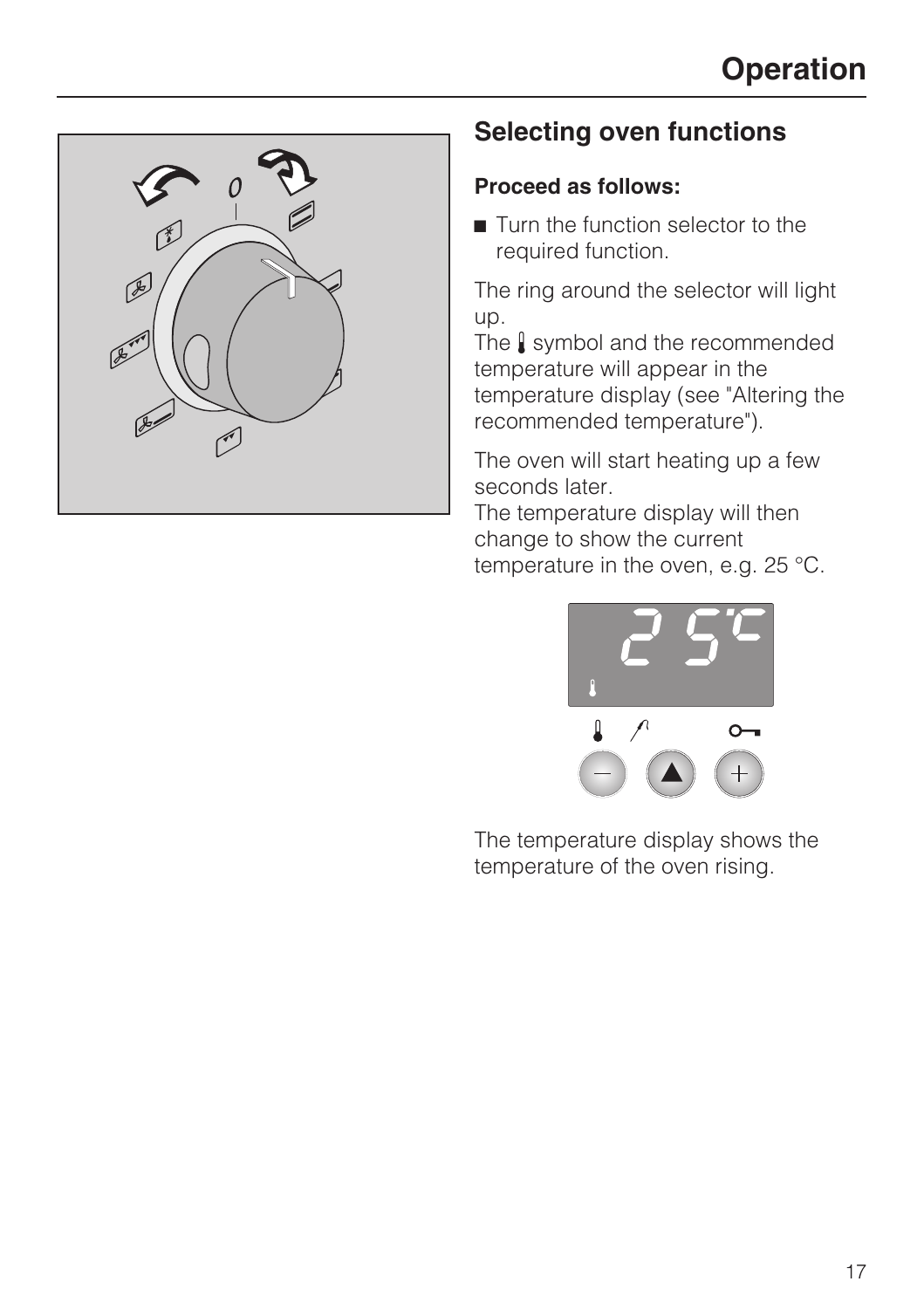# **Operation**

# **Oven function chart**

| <b>Symbol</b>                                     | <b>Oven function</b> | Recommended<br>temperature<br>in °C | <b>Suggested</b><br><b>use</b>                                                                                                                         |
|---------------------------------------------------|----------------------|-------------------------------------|--------------------------------------------------------------------------------------------------------------------------------------------------------|
| $\equiv$                                          | Conventional heat    | 190                                 | For fine, moist cakes,<br>such as sponge cakes,<br>almond cakes, fruit cakes,<br>shortbread.                                                           |
| $\Box$                                            | Bottom heat          | 190                                 | For blind baking. Can be<br>switched on towards the end<br>of baking time for cakes with<br>a moist topping where the<br>base should not be too moist. |
| ╒                                                 | Top heat             | 190                                 | Ideal for browning a topping,<br>making "au gratin" dishes,<br>meringues or browning<br>souffles.                                                      |
| $\boxed{11}$                                      | Full grill           | 275                                 | For toasting, browning a<br>topping, "au gratin" dishes,<br>and grilling under the full<br>width of the grill.                                         |
| $\lceil \overset{\text{\tiny{47}}}{\cdot} \rceil$ | Economy grill        | 275                                 | For toasting, browning a<br>topping, "au gratin" dishes,<br>and grilling under the inner<br>grill area only.                                           |
| ほコ                                                | Intensive bake       | 160                                 | For pizza, savoury flans,<br>quiches, cheese cakes.                                                                                                    |
| $x^{\text{av}}$                                   | Fan grill            | 165                                 | For roasting larger joints of<br>meat or poultry.                                                                                                      |
| 国                                                 | Fan heat             | 160                                 | For dishes with sauce,<br>meringues, small cakes,<br>reheating, biscuits, complete<br>meals and drying.                                                |
| $\begin{array}{c} \uparrow \end{array}$           | Defrost              | no rec.<br>temperature              | For defrosting without heat                                                                                                                            |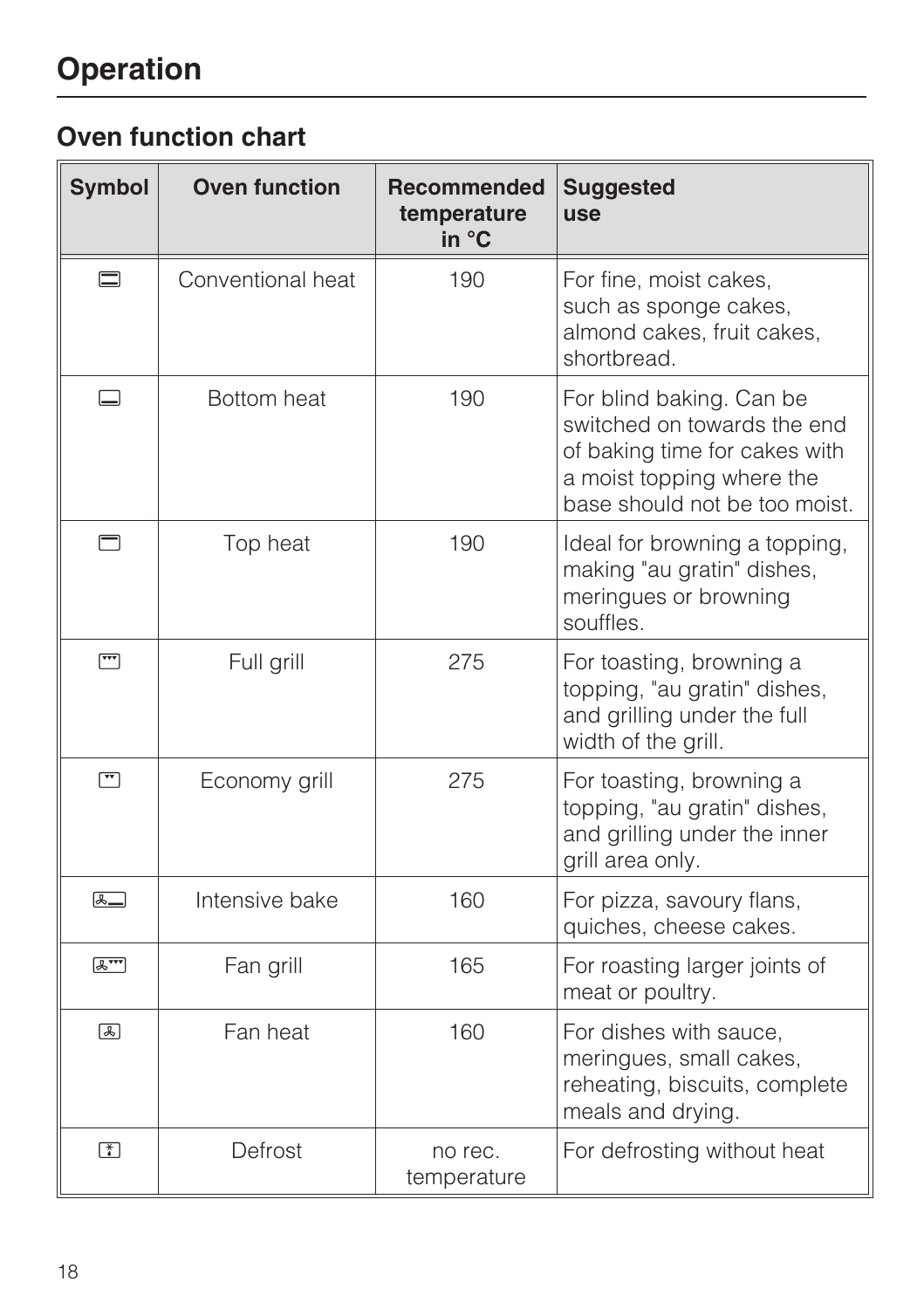## **Altering the recommended temperature**

Our test kitchen cooked different dishes to establish optimum temperatures for the oven functions. The recommended temperatures are based on these results.

However, you can alter the recommended temperatures for all the oven functions (except Defrost which does not use heat) at any time from 30 °C to 275 °C in 5 °C steps.

#### **Proceed as follows:**

■ Whilst the recommended temperature is showing in the temperature display, press the **+** button underneath the display to increase the temperature or the **-** to decrease the temperature, until the temperature you require appears.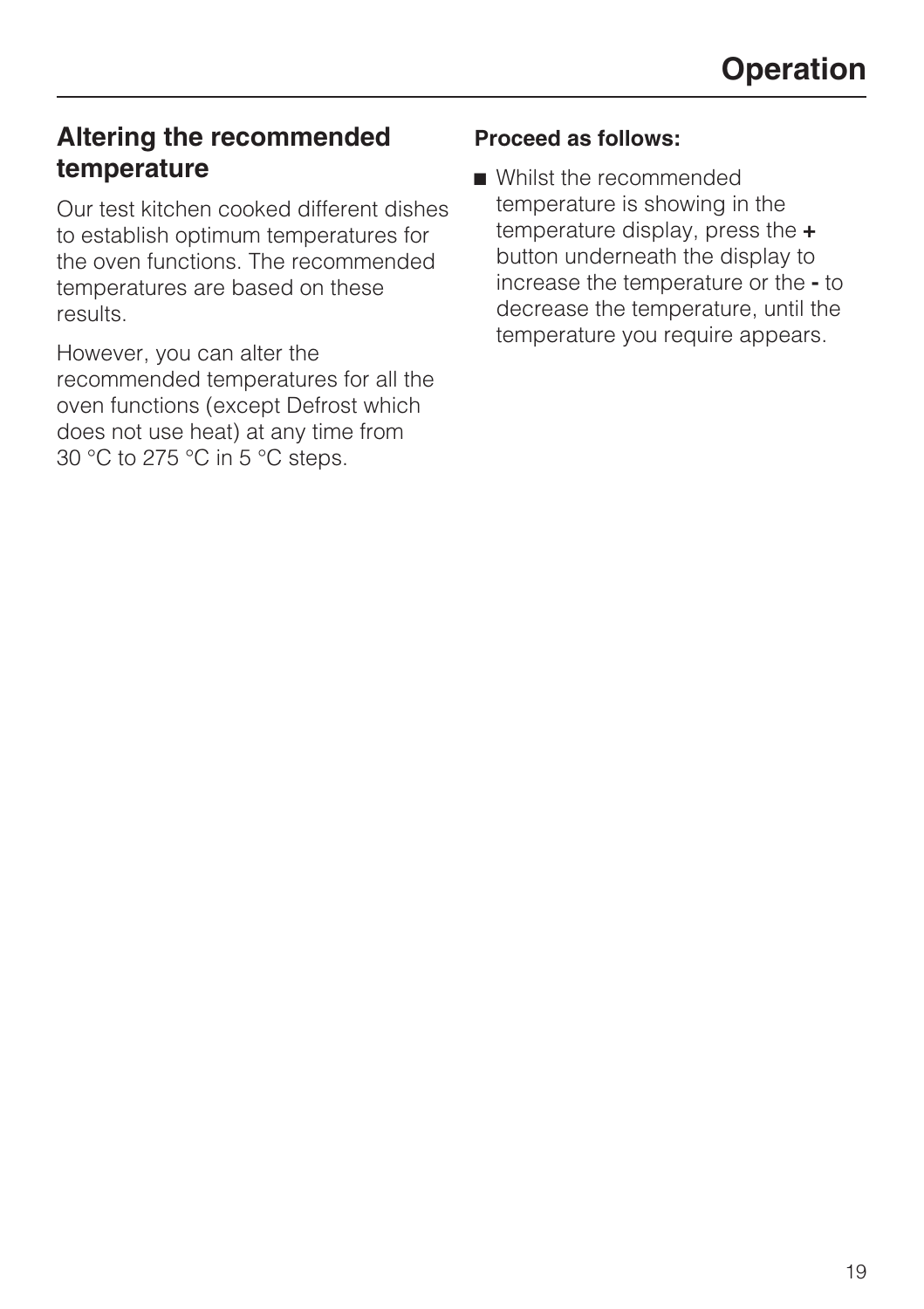# **Operation**

## **Runner levels**

#### **Cooking on one level**

with the following oven functions

- Conventional heat<br> **A** Fan heat
- Fan heat
- $\boxed{\phantom{a}^{\mathbf{v}\mathbf{v}}}$ Full grill
- $\boxed{1}$ Economy grill
- **A**<sup>m</sup> Fan grill



## **Cooking on one level**

with the following oven functions

- **D** Top heat
- $rac{\sqrt{1+\frac{1}{2}}}{\sqrt{1+\frac{1}{2}}}$ Full grill
- $\sqrt{25}$ Economy grill



### **Cooking on one level**

with the following oven functions

- $\Box$  Bottom heat
- **E** Intensive baking



### **Cooking on two levels**

**图** only with Fan heat



## **Cooking on all levels**

**图** only with Fan heat

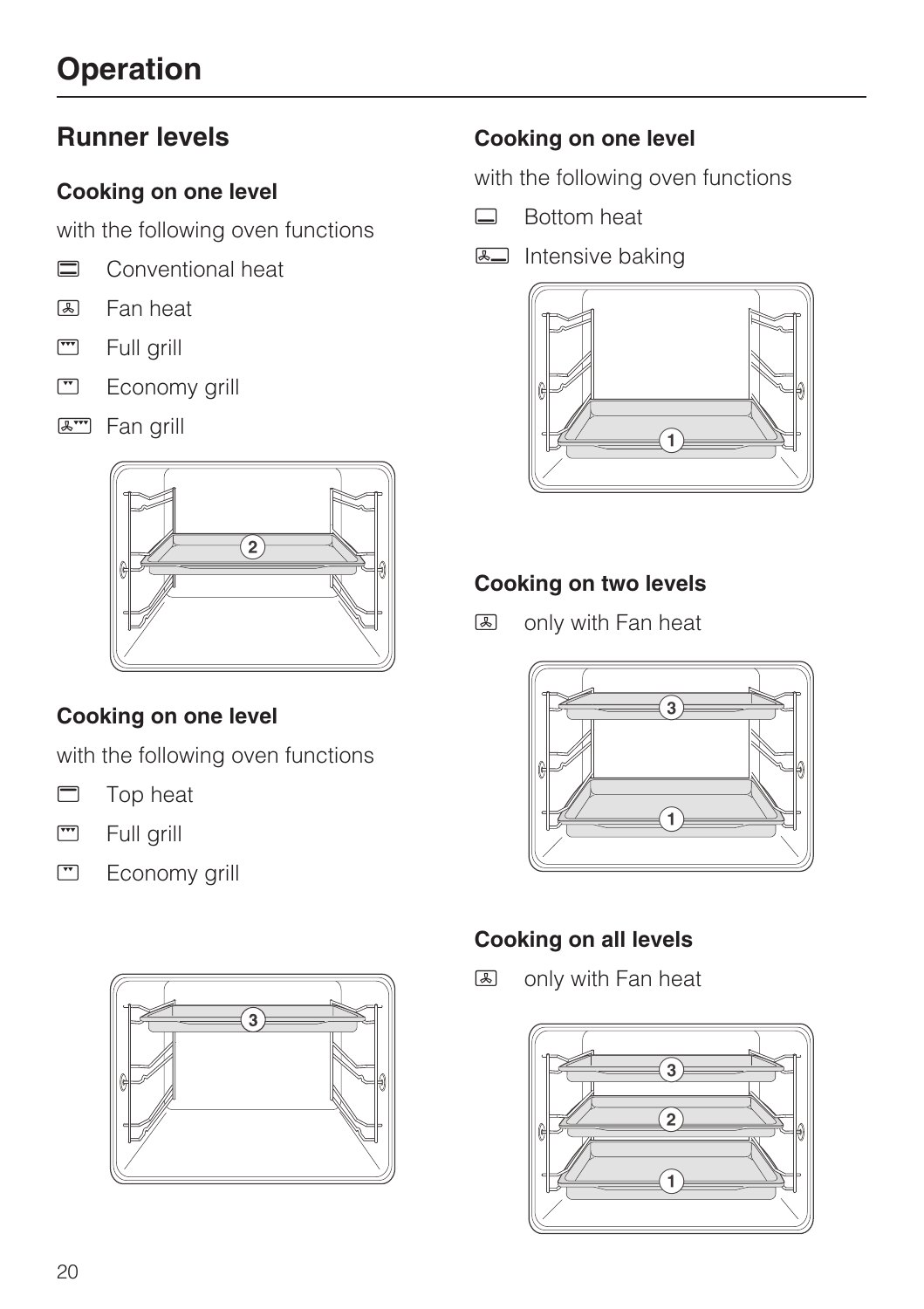# **Operation**

## **Baking tray, Grill pan and Rack**

The rack can be used for baking, roasting and grilling.

It can be used either way up, giving a choice of two different heights to suit the recipe.

The rack, baking tray and grill pan are fitted with small safety notches to prevent them tipping when being pulled part way out of the oven. Push them into oven with the **safety notches** (see arrow) to the **rear** of the oven.

On models with telescopic runners these notches are not important.



## **Handle**

For taking the grill pan, baking tray or rack out of the oven, or putting them into it. Push the front section of the handle underneath the accessory as illustrated and attach the hooks over the rim at each side.

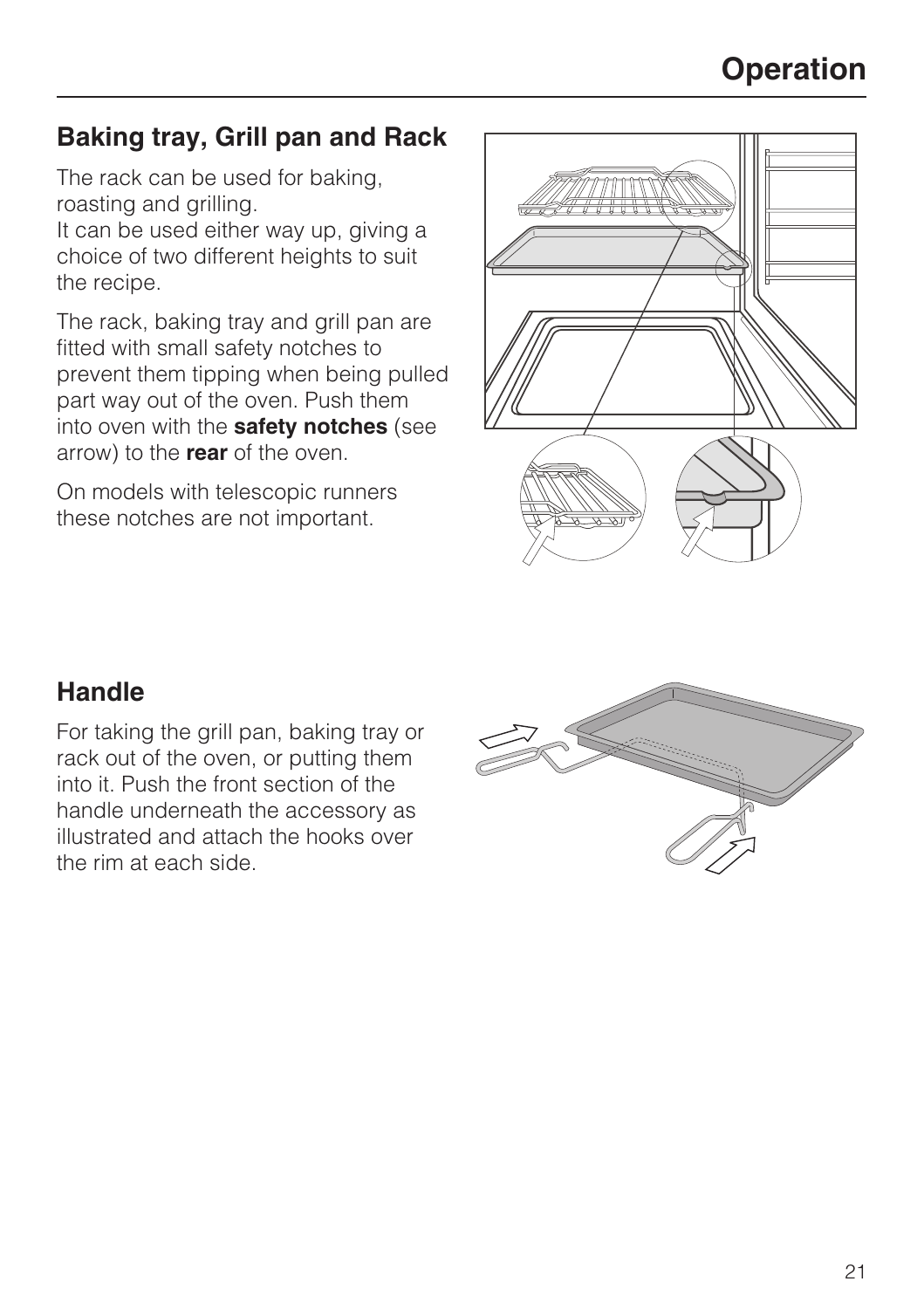# **Safety lock**

Keep children away from the oven for their own safety. The appliance is equipped with a safety lock to prevent it being switched on or the temperature increased during operation, unintentionally.

The safety lock can be activated with the appliance switched on or off.

If the safety lock is activated when the **oven is switched off**, then the oven cannot be switched on again.

If the safety lock is activated **when the oven is in operation** then the appliance can **only be used as follows**:

- The oven temperature which has already been set can be decreased but not increased.
- Once the appliance is switched off it cannot be switched back on again.
- Changing to another oven function automatically switches the oven off.  $\mathcal{O}$ -  $\mathcal{O}^{\dagger}$  appears in the temperature display (see "Problem solving guide").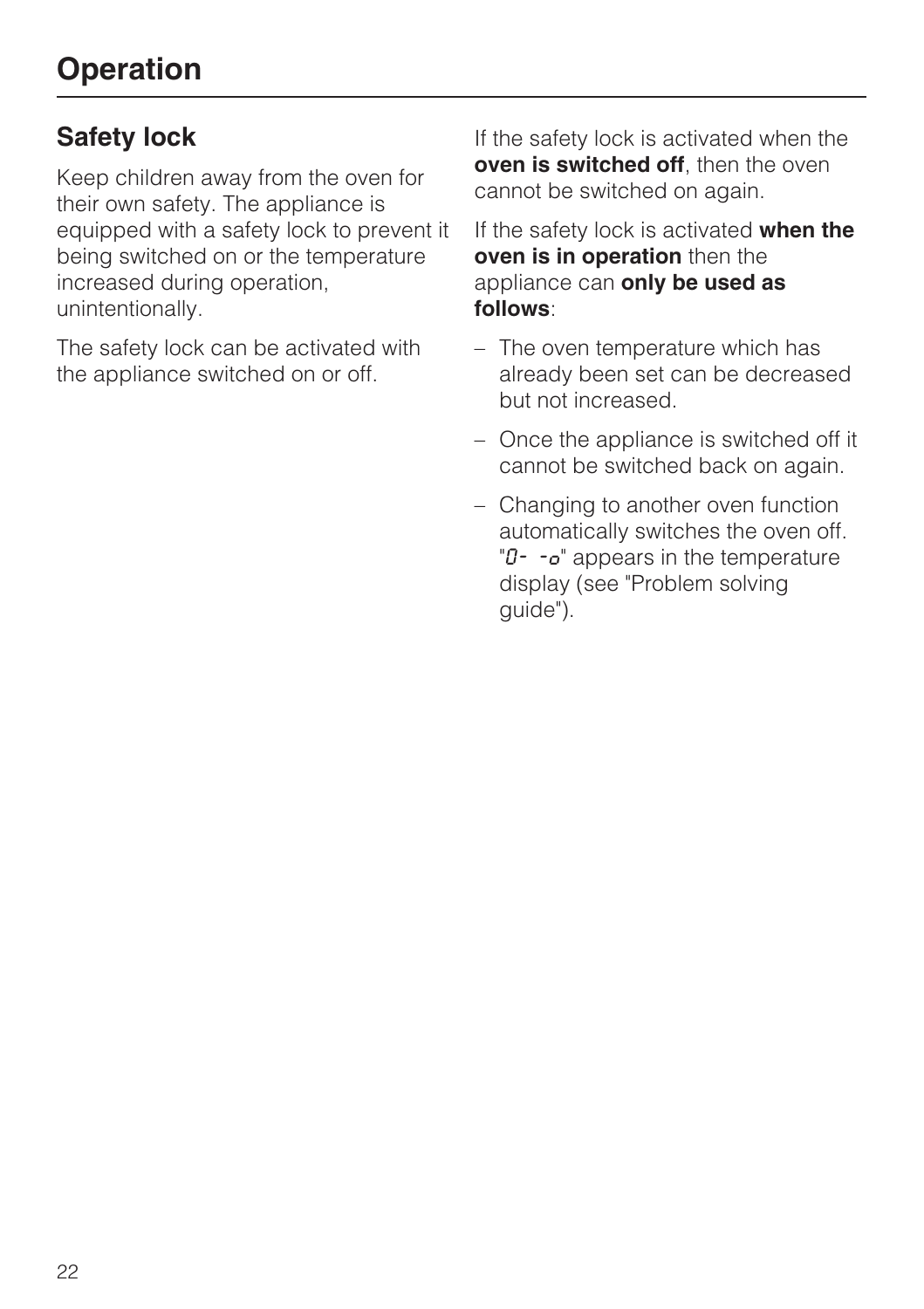#### **To activate the safety lock:**

- $\blacksquare$  Press the  $\blacktriangle$  temperature button until the lock symbol  $o$  and 4 bars  $-$  - appear in the temperature display.
- **Press the +** button under the display.



The safety lock is activated. " $0 - 0$ " appears in the temperature display for a few seconds.

#### **To deactivate the safety lock:**

 $\blacksquare$  Press the  $\blacktriangle$  temperature button until the lock symbol  $\overline{O}$  and " $\overline{O}$ - - $\overline{O}$ appear in the temperature display.



**Press the -** button under the display.

The lock  $o$  symbol and 4 bars  $-$ will appear in the temperature display for a few seconds. The safety lock has now been deactivated.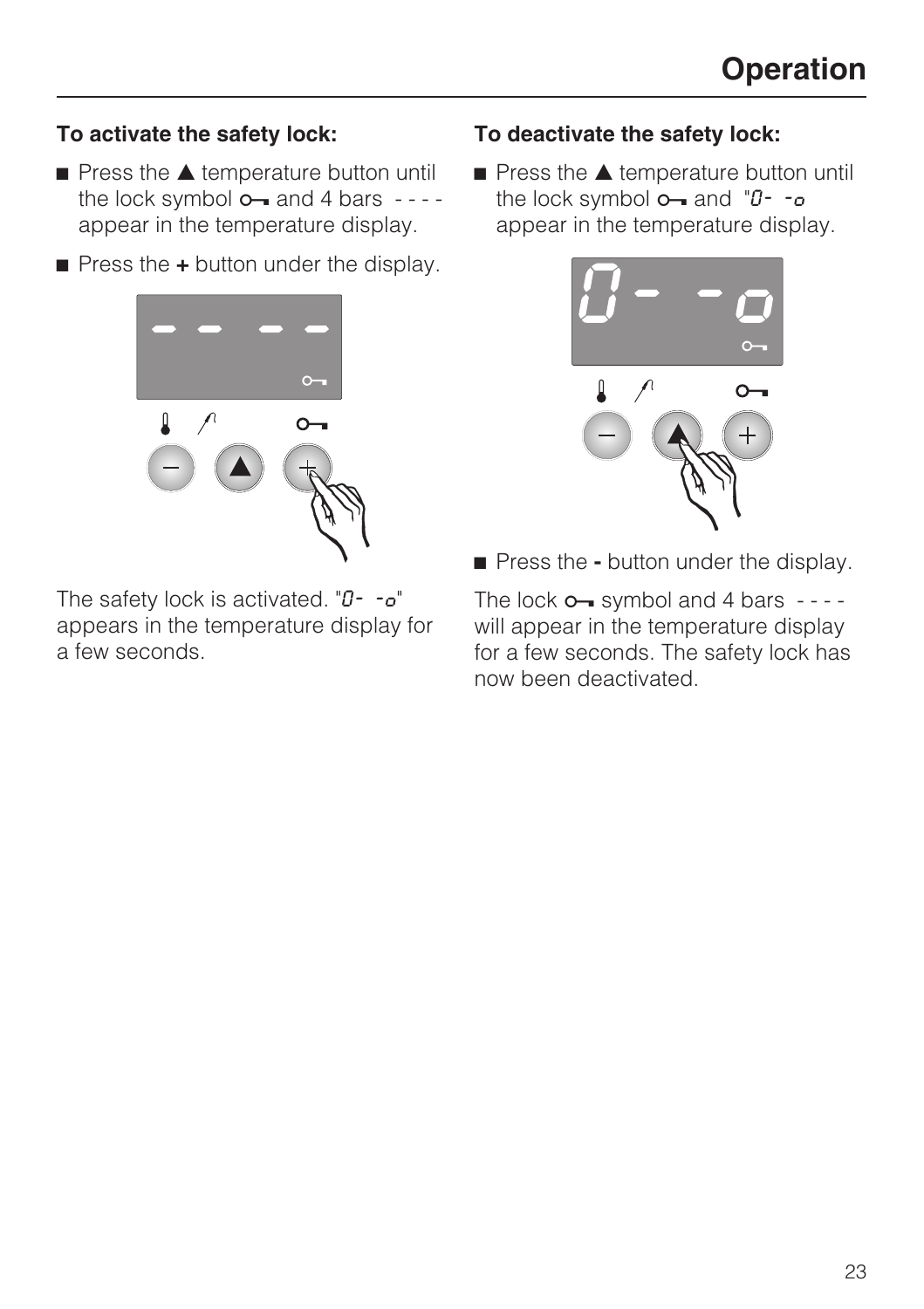## **Door contact switch**

If the oven door is opened while the oven is operating, a door contact switch (see arrow) automatically switches off the heating element. The cooling fan continues to operate and can still be heard.

After opening the door the oven lighting stays on for 10 minutes if the temperature is below 50 °C, and for 2 minutes if the temperature is above 50 °C. After that it will switch off automatically.